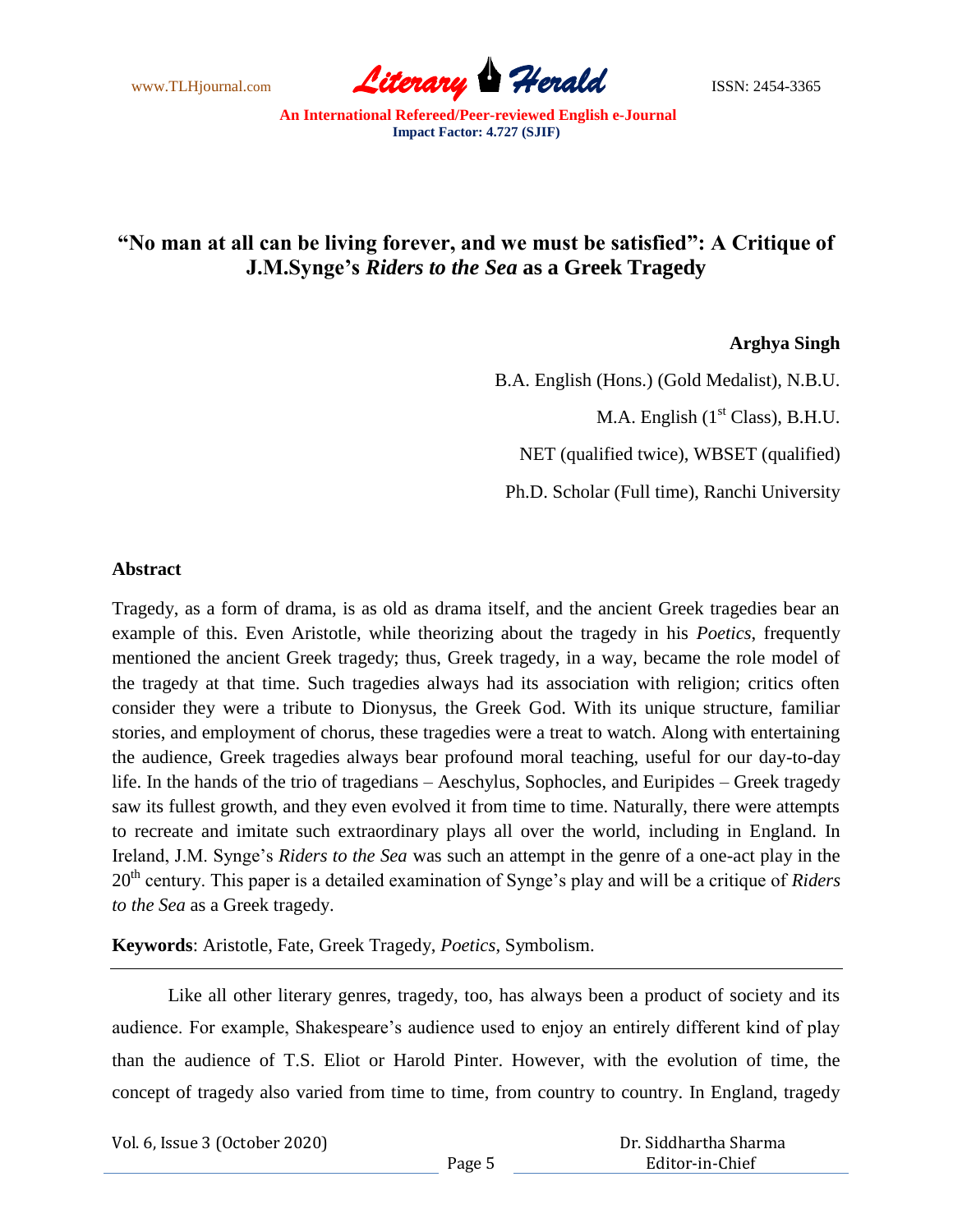

saw the fullest growth during the Elizabethan period, especially in the hands of Kyd, Marlow and Shakespeare. Among them, it was only Shakespeare's tragedies that came closer to the rolemodel of tragedy, prescribed by Aristotle in his *Poetics*. According to Aristotle, a tragic hero must be a person of high rank so that his fall from that position can be intensified. However, in the early twentieth century, especially in the hands of John Galsworthy, we witnessed a different kind of tragic hero. Galsworthy's hero is an ordinary day-to-day person instead of a person of any high rank; his *Justice* (1910) is a clear example of this. In America, this kind of tragedy dealing with an ordinary person was popularized by Arthur Miller, as evident from his famous 1949 play *Death of a Salesman*.

The Irish playwright J.M. Synge's *Riders to the Sea* (1904) is one of the few plays of the Modern Period which carries almost all the features of a Greek tragedy. The play is primarily based on Synge's own experience in the Aran Islands in western Ireland, where he spent his life from 1898 to 1901. It was actually W.B. Yeats, who suggested Synge to observe the people of the Aran Islands and the latter at once accepted the suggestion. Synge was highly impressed by the unique lifestyle and cultures of the Aran people, about whom he wrote in detail in his fourpart essay book *The Aran Islands*, published in 1907. At the same time, he did not fail to notice the hard life and sufferings of the native people in "isolation in the face of a universe that wars on them with winds and sea." (Synge 20). His *Riders to the Sea* is about such kind of sufferings and struggle; even Synge's many other plays are also primarily influenced by the life of such Aran people, including his masterpiece, *The Playboy of the Western World* (1907).

One of the prominent features of Greek tragedy is its unification of plot; that is to say, the main plot of a Greek tragedy is mainly concerned with climax and denouement with very little or no diversion of the plot. Even Aristotle, in his *Poetics,* considered the plot as the soul of a tragedy and was against any kind of diversion in the main action. When we go through *Riders to the Sea*, we at once realize that the play is concerned with a single action. Set on the island of Inishmaan, the play basically presents the story of Maurya and her two daughters Cathleen and Nora. Before the action begins, Maurya has already lost her husband, husband's father and four of her sons in the sea. Michael is her other son, whose death has been confirmed by Cathleen and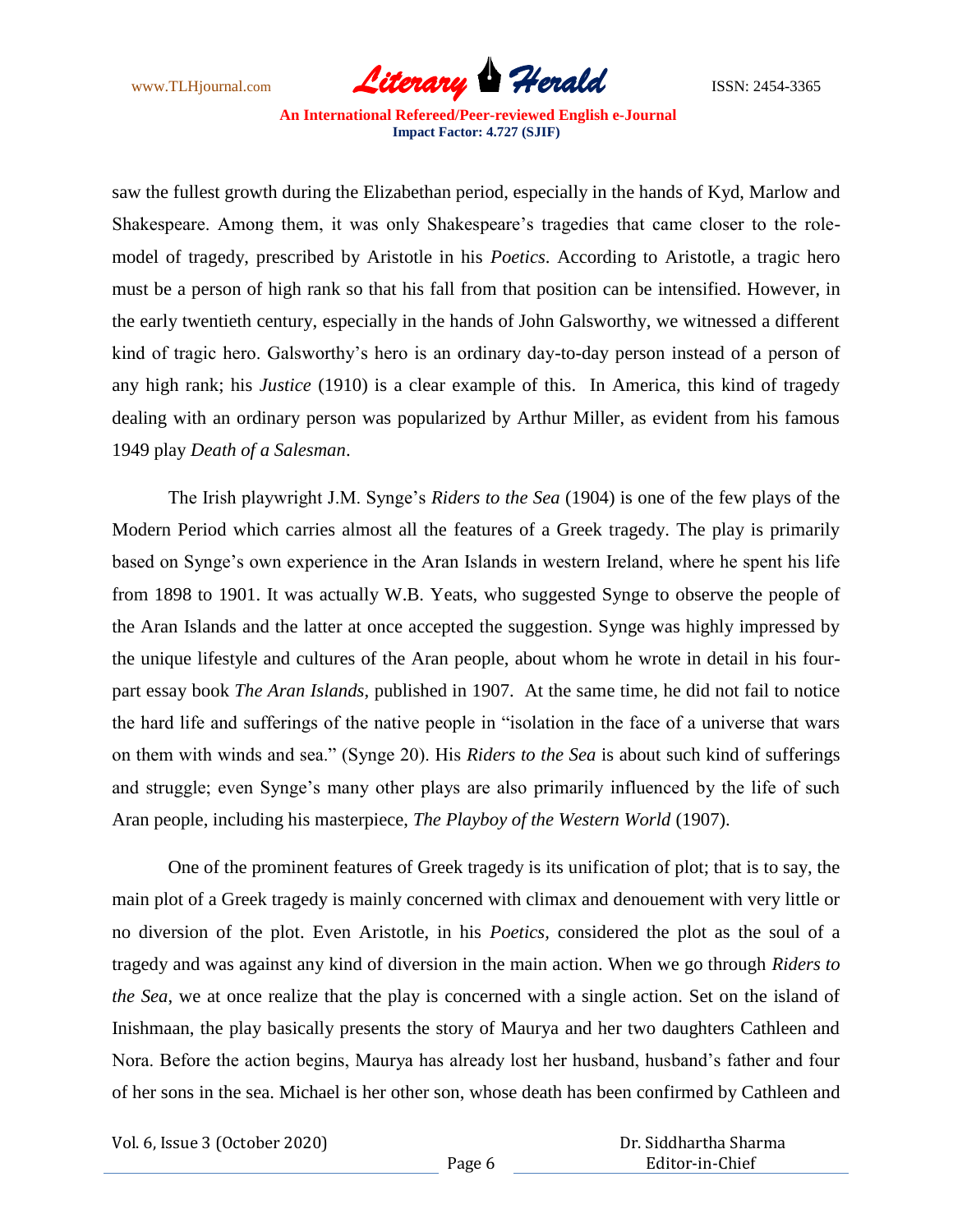

Nora by observing his remaining belongings in the course of the play. Maurya's attempt to stop Bartley, her last surviving son, from going to the sea takes a large portion of the play. Once again, Maurya succumbs against the wrath of the sea as Bartley also dies in his journey. Maurya's lament over such loss and her stoic personality has its connection with the main action; even Cathleen and Nora's attempt to hide Micahel's belongings is also no diversion.

This unification of action in the play actually conforms to the Unity of Action – one of the three unities mentioned by Aristotle in his *Poetics*, and strictly maintained by the Greek tragedians. The other two unities – Unity of Time and Unity of Place – have also been strictly followed by the dramatist here. As a one-act play, the whole action of the play takes place within the single revolution of the sun, and the play can be read in a single sitting. Aristotle did not speak much about the Unity of Place in his *Poetics*; nonetheless, Greek tragedy used to follow this unity also. The overall action of *Riders to the Sea* takes place in Maurya's cottage in Inishmaan; even action such as Bartley's death, which takes place outside the cottage, has only been narrated by Maurya instead of taking place on the stage.

Fate always plays a pivotal role in Greek tragedy, especially in the plays of Sophocles and Aeschylus; even fate sometimes plays the role of a character in such tragedies. In *Riders to the Sea*, the role of fate is played by the sea – the giver and taker of life. During his visit to the Aran Islands, Synge closely observed the difficulty people faced therein, leading their life amidst the islands; this play accurately captures such hardships. Maurya has lost his six sons in the sea along with her husband and husband's father; they all had to go to sea as it is their only source of income, the only source of livelihood. Her uttering at the ending part of the play is quite significant: "They're all gone now, and there isn't anything more the sea can do to me...." (Synge 11). With the death of Bartley, the only surviving son, the role of the sea might have ended, but the life of Maurya and her daughters is definitely going to be a worse one.

The motto of Greek tragedy is less character, more action, and all the major plays of Sophocles, Aeschylus or Euripides are examples of this motto. This is mainly because to keep the focus on the main plot and on the protagonist, around whom all the actions take place. Here,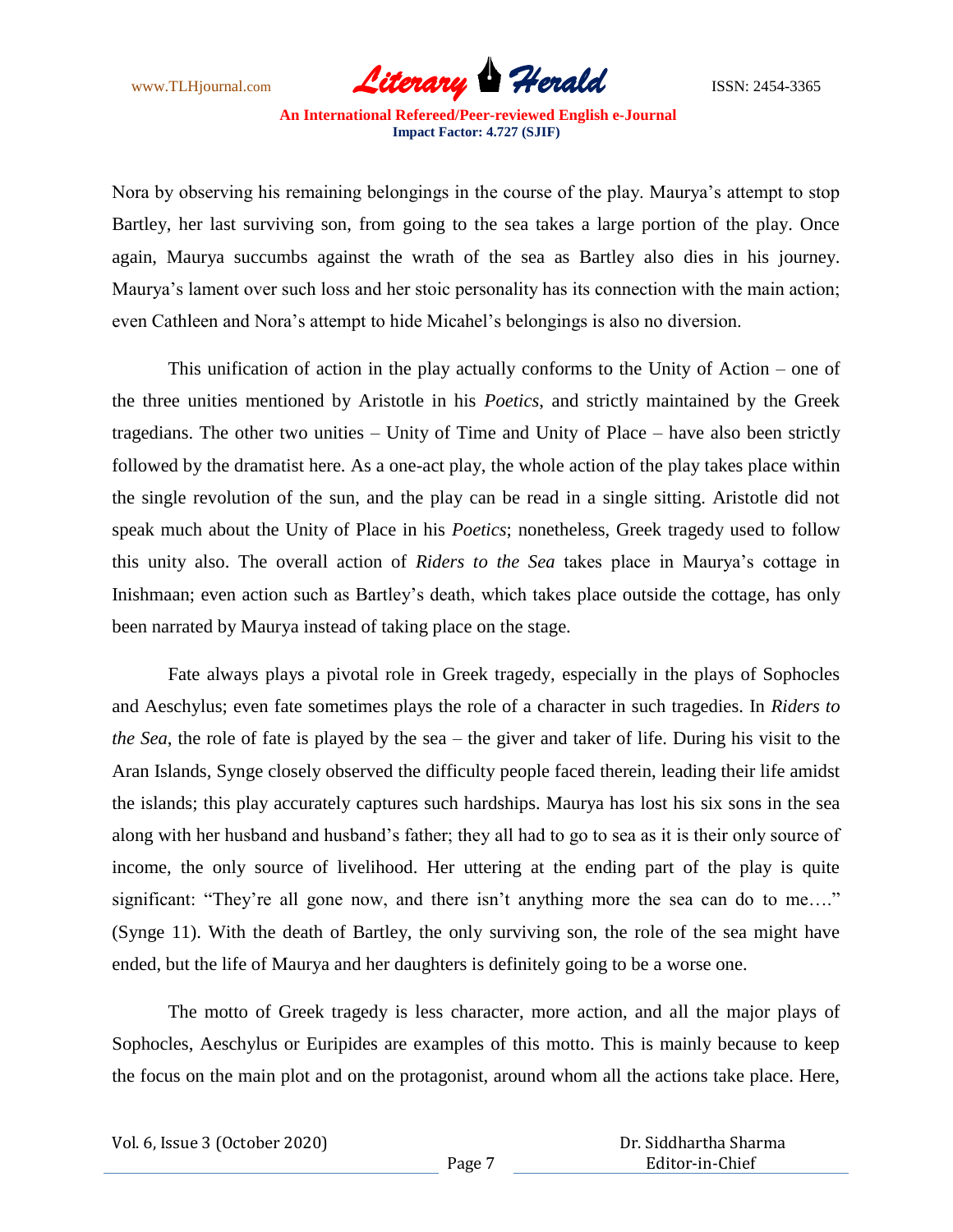

the audience also find there are only three characters who play a significant role – Maurya and her two daughters, Cathleen and Nora. Bartley appears only for a brief moment, and the group of Men and Women only appear at the ending part of the play. The primary action follows Maurya, who mourns the death of all her sons and husband, and at the end of the play is quite content that Bartley will get a proper burial. Throughout the play, Cathleen and Nora are trying to hide the death of Michael by hiding his belongings.

In Greek tragedy, the protagonist is often a person of high rank, such as a king or queen, so that their fall can be intensified. Aristotle, in his *Poetics,* also pointed out that a tragic hero must be better than an average person. In Synge's play, though Maurya is an ordinary person, in her sufferings and stoicism, she becomes one with the all tragic heroes. Readers can at once find a similarity between Maurya and Oedipus in her stoic uttering at the ending part of the play:

"It isn't that I haven't prayed for you, Bartley, to the Almighty God. It isn't that I haven't said prayers in the dark night till you wouldn't know what I'd be saying; but it's a great rest I'll have now, and it's time surely" (10).

The Greek tragedians were against the mixing of comic and tragic elements in their plays to maintain the Unity of Action and to ensure a grave tone throughout the play; Aristotle also hated the idea of mixing comic and tragic elements in tragedy. But such kind of mixing is noticeable in English literature, especially in the prominent tragedies of Shakespeare. His *Hamlet*, *Macbeth* or *King Lear* involve comic characters and situations, famously termed as comic relief. It is noticeable that unlike Aristotle, Dryden in the  $17<sup>th</sup>$  century supported such kind of mixing in his *Essay of Dramatick Poesie* and interpreted such tendency as a part of our human life itself. But Synge's play here strictly follows the Greek concept and maintains a serious tone throughout the play. The play begins with the anticipation of Micahel's death and ends with Bartley's death and Maurya's acceptance of her fate. Even in the subplot of Cathleen and Nora, there is no deviation as far as the grave tone is concerned.

Unlike the Elizabethan Revenge tragedy, which used to present every kind of violence and horror on the stage, Greek tragedians were strictly against any kind of presentation of horror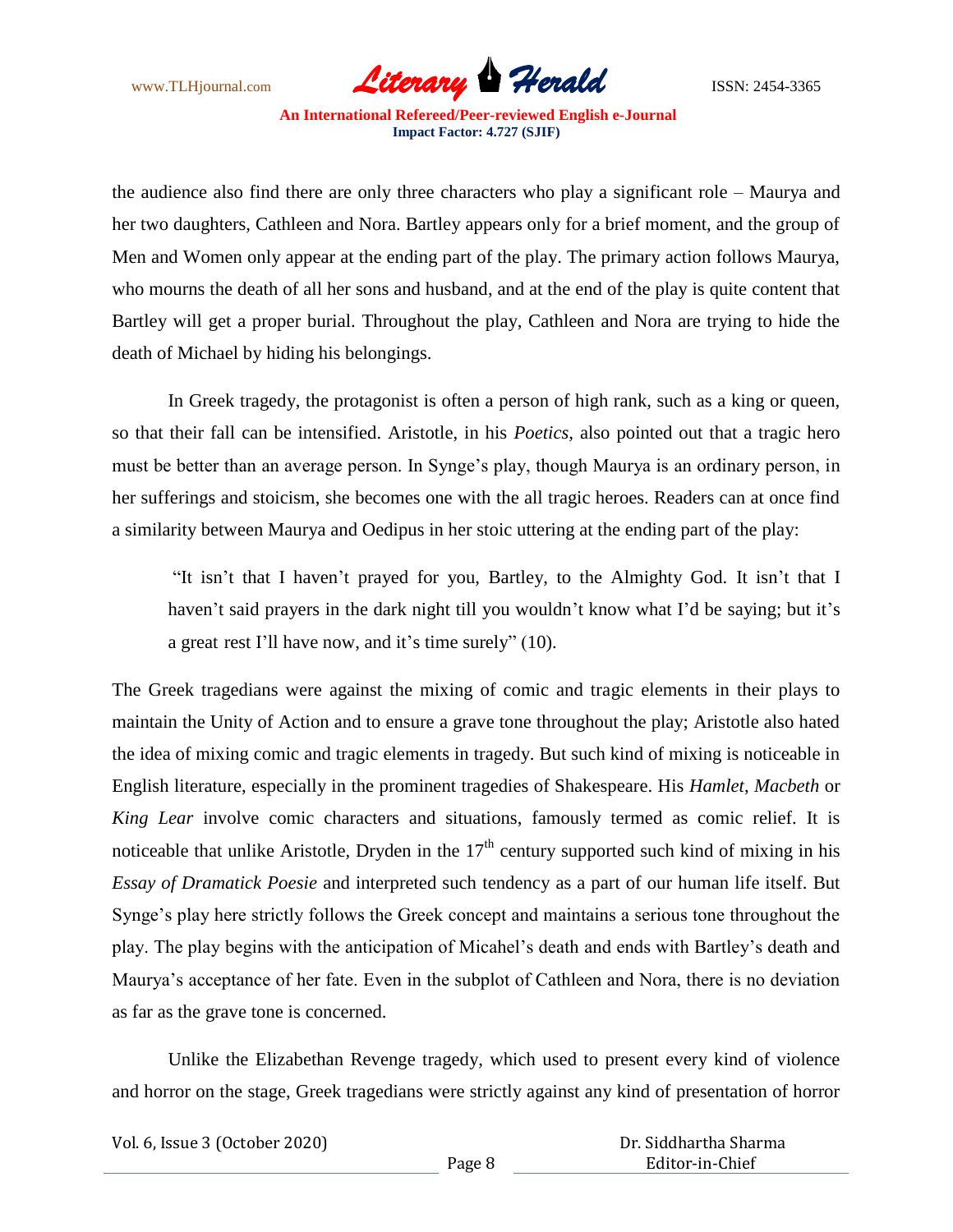

on the stage. Yes, there was violence and horror even in the Greek tragedy, but instead of presentation, they were merely narrated by any other character or Messenger in the play. Thus, the audience witness that an event like Oedipus' blindness in Sophocles' *Oedipus Rex* is narrated only. Such kind of narration actually provides scope to readers or the audience to associate them mentally and psychologically with the mental sufferings of the protagonist. Though there is very little violence in *Riders to the Sea*, nonetheless, an event like Bartley's death, caused by the knock of a grey pony, has only been informed by one of the Women in the play.

Use of symbol and irony is a part and parcel of Greek tragedy, so also of Synge's *Riders to the Sea*. From the very beginning of the play, numerous ominous symbols have been used to suggest something destructive. For example, the symbols of the black cat, whiteboards and grey pony all predict the ill happenings. "These people make no distinction between natural and supernatural" (Page 86), wrote Synge in his *The Aran Islands*. This is evident from Maurya's hallucination of Michael riding a grey pony, even after his death. However, this hallucination itself symbolizes the doom of Bartley. The play is also full of dramatic and tragic ironies, which bear similarity with that of Sophocles and Euripides.

Chorus is an integral part of a Greek tragedy and often plays a valuable role in the play. It usually consists of a group of characters, who often comments on the action of the play, and even provides much information regarding the characters and action of the play. In the plays of Sophocles or Aeschylus, the chorus often performs some dancing movements on the stage while commenting on the actions of the play. In English tragedy, the use of the typical chorus of Greek tragedy is rare. However, John Milton, in his *Samson Agonistes* (1671) and Shelley in his *Prometheus Unbound* (1820), used such chorus to the fullest, as did T.S. Eliot in his 1935 play *Murder in the Cathedral*. One should not expect a typical chorus in a one-act play like Synge's *Riders to the Sea*, although Maurya herself plays that role quite well. Like the chorus of any Greek tragedy, she comments here on the incidents and happenings of the play from time to time. Thus, we come to know about Michael's riding of grey pony through Maurya's hallucination. At the same time, through her description of such hallucinations, the audience at once anticipates the probable death of Bartley.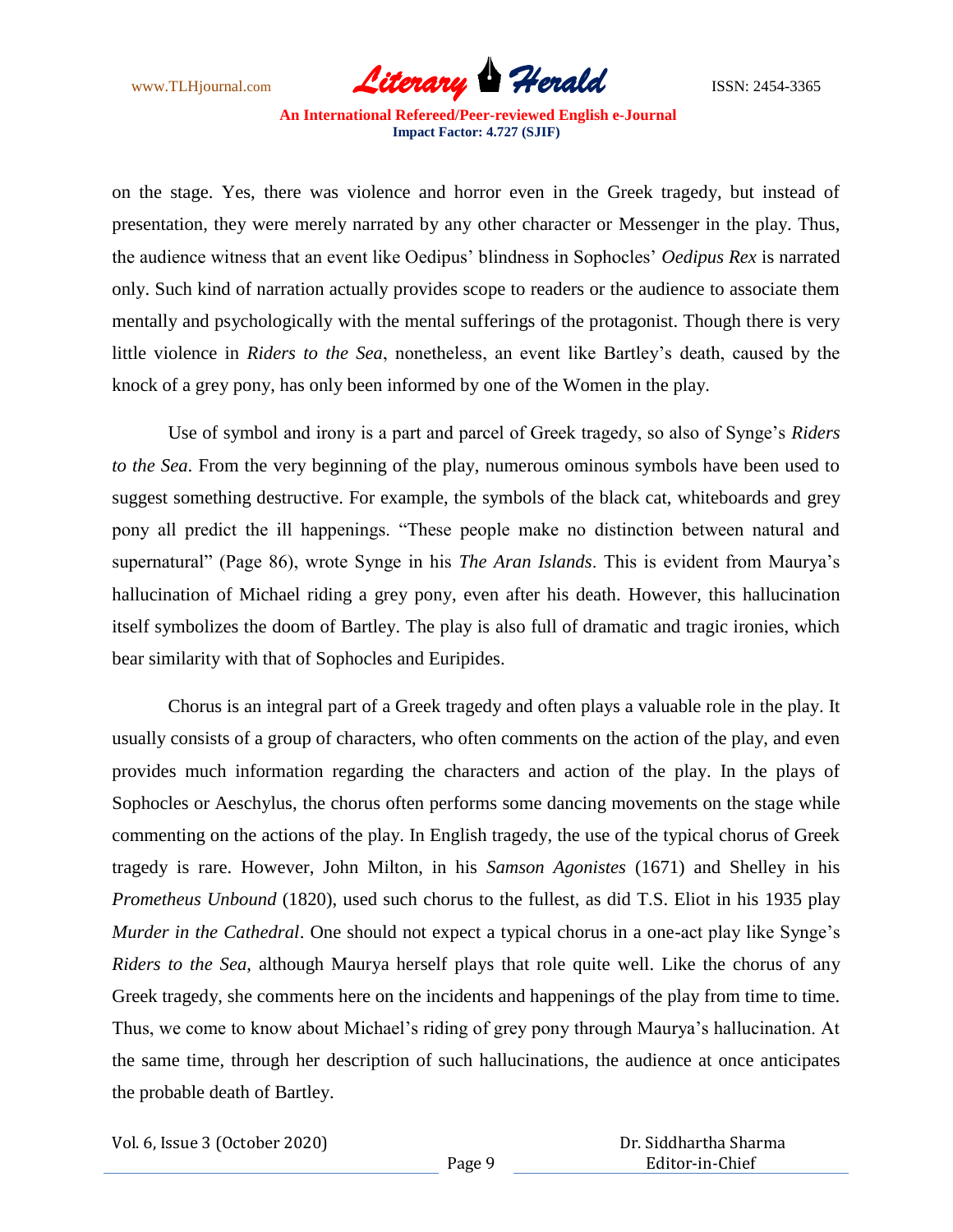

In *Poetics*, Aristotle divided the plot of a tragedy into two categories: simple plot and complex plot. Aristotle spoke in favour of a complex plot, which, unlike simple plot, includes dramatic devices like Anagnorisis and Peripeteia. Anagnorisis in tragedy suggests a peculiar moment in the play when the protagonist discovers something of paramount importance. Peripeteia, on the other hand, is connected with Anagnorisis and signifies the reversal of fate of the protagonist. These two devices were frequently used by the Greek tragedians in their plays, mainly by Sophocles. It is J.M. Synge's sheer brilliance that within a one-act play, he employs such devices. The Anagnorisis in *Riders to the Sea* occurs when Maurya saw the ghost of Michael on the grey pony, riding behind Bartley; as Maurya says: "I seen the fearfulest thing" (Synge 7). With this discovery, Maurya is sure that Bartley is going to die, and her fate is also going to change. Bartley was the only surviving son in the family and was also the only earner; with his death, Maurya and her family have to struggle hard to survive amidst such hostile circumstances; thus, Maurya says: "My heart's broken from this day" (8).

Another essential feature of Greek tragedy is high-sounding poetry; they were written in the medium of poetry, rather than prose. Aristotle also described poetry as an essential element of tragedy in his *Poetics*.Synge's play, although written in prose, it bears a certain poetic spirit, found in the ancient Greek tragedies. While going through the speeches of Maurya at the ending part of the play, one will be bewildered by the way the dramatist provides the poetic essence through prose. One is sure to find a poetic tone; a poetic spirit in Maurya's such utterings:

"Michael has a clean burial in the far north… Bartley will have a fine coffin out of the white boards, and a deep grave surely. What more can we want than that? No man at all can be living for ever, and we must be satisfied" (12).

Like all other tragic heroes, Maurya here also evokes the two most desirable emotions of a tragedy – pity and fear. We at once feel pity for her such loss, for her such sufferings and also we fear that such kind of incidents may happen with us. Towards the ending part of the play, Maurya, like all Greek tragic heroes, attains a certain kind of stoicism, and through this, she truly accomplishes the catharsis of pity and fear.